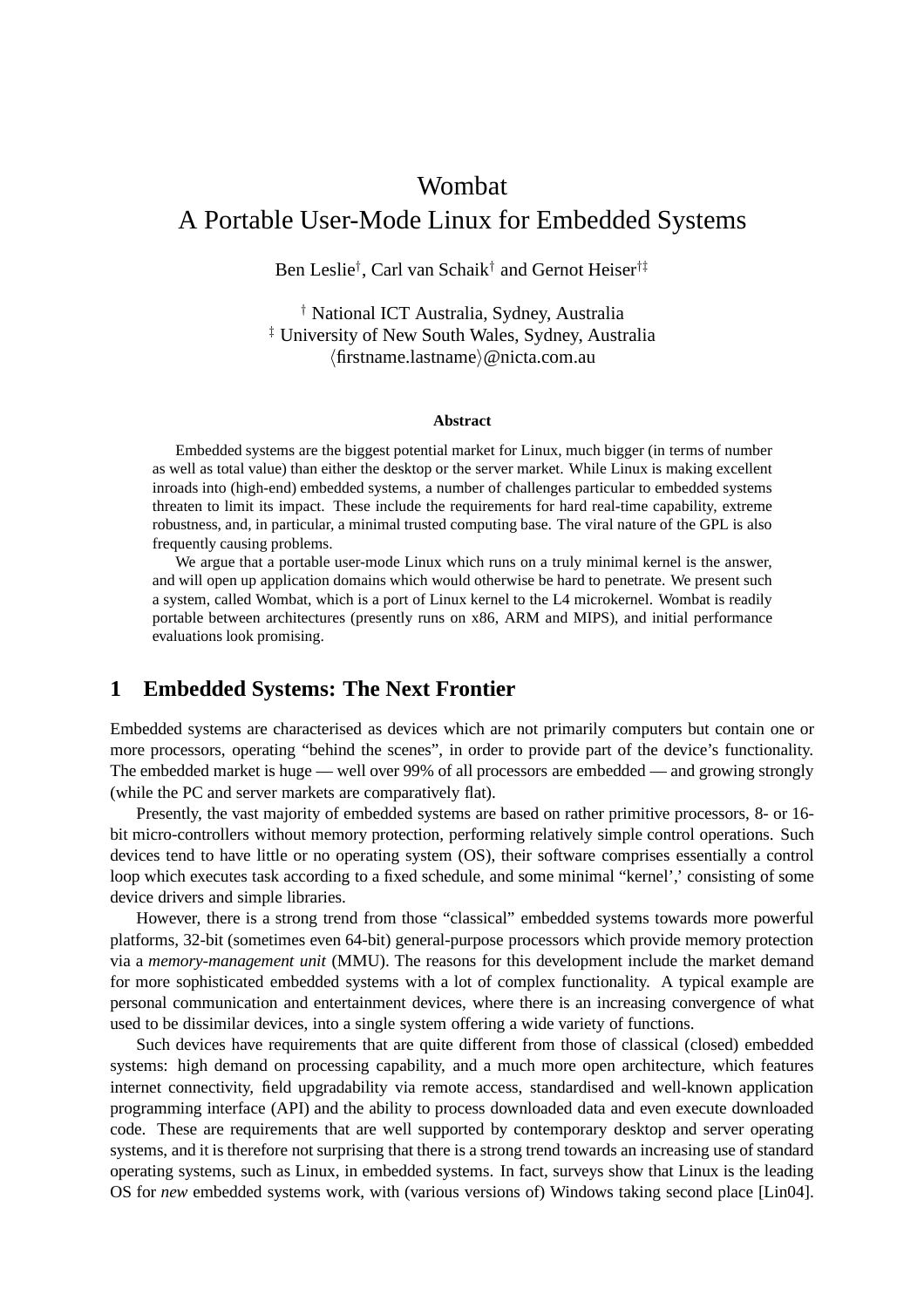While we suspect that such surveys are strongly biased towards 32-bit systems and therefore somewhat misleading, there is little doubt that the tendency towards "standard" OSes in embedded systems is real, and presents the strongest growth potential for Linux.

The main reasons that are typically given for the popularity of Linux in embedded systems are sourcecode availability and the royalty-free status. Surveys show that many embedded systems developers are willing to pay for development environments, training and other support, but are unwilling to share the income from their products (in the form of per-unit royalties) [EDC03].

## **2 Embedded Systems Challenges**

While modern embedded systems have requirements that are well supported by Linux, they provide a number of other challenges, which make Linux a less-than-ideal choice. These include:

**hard real-time:** Embedded systems are mostly real-time systems, meaning that they have to respond to external events in a timely fashion. In many cases (eg. multi-media systems) this real-time requirement is "soft", meaning that such systems can tolerate missing a deadline occasionally. Other systems have "hard" real-time requirements: missing a deadline is considered a complete system failure, and may result in mission failure or even death.

In spite of very significant progress in Linux's real-time responsiveness, normal Linux is not suitable for hard real-time systems, and there are signs that the situation has recently worsened [SM04]. Special real-time versions, such as RTLinux [FSM] and RTAI [RTA] address the problem by adding a real-time layer below the kernel proper, in order to have full control over interrupt handling. This leads to an architecture which is, in principle, capable of meeting real-time requirements, although at a cost of running the real-time components in the kernel (with corresponding loss of protection).

However, the resulting system is still too complex to be fully analysed with respect to its real-time performance, with a resulting uncertainty about its ability to really meet the real-time goals. In fact, it has been shown that a heavily-loaded RTLinux system fails to honour its real-time guarantees [MHH02]. Ideally, the system's real-time performance should be established either by mathematical proof, or by a complete empirical execution-time analysis of all its possible execution paths. This is only practical if the kernel and other real-time components are *very* small.

**highly robust:** Embedded systems are often employed in life-critical or mission-critical scenarios. While the reliability of Linux on desktops and servers is very high, this typically applies to systems which are at least close to widely-deployed configurations. Massive changes to system configuration, as it is typically necessary for an embedded system, will inherently reduce stability and require a significant maturation process. In the meantime, the critical parts of the system should not be affected by other components which may only be required for supporting a user interface or some non-critical entertainment function. Furthermore, the critical part of the system must be protected from attacks by malicious programs which the user downloaded from the internet.

A related issue is that of upgrading the system without downtime. While it is possible, in theory, to upgrade Linux kernel modules without rebooting the whole system, in practice this is very limited, as many modules are tied closely to a specific kernel version, making it impossible to load a newer version of the model into an old kernel. Other components of the kernel are impossible to upgrade without a reboot;

**small trusted computing base:** A system's *trusted computing base* (TCB) is the set of components of a system which must be assumed to operate correctly in order to ascertain the reliability of *any* part of the system, and the confidentiality and integrity of its data. Note that this does not necessarily mean that all components of the TCB are actually *trustworthy*, but clearly the system can only be trusted to perform its core functionality if the TCB can be trusted too.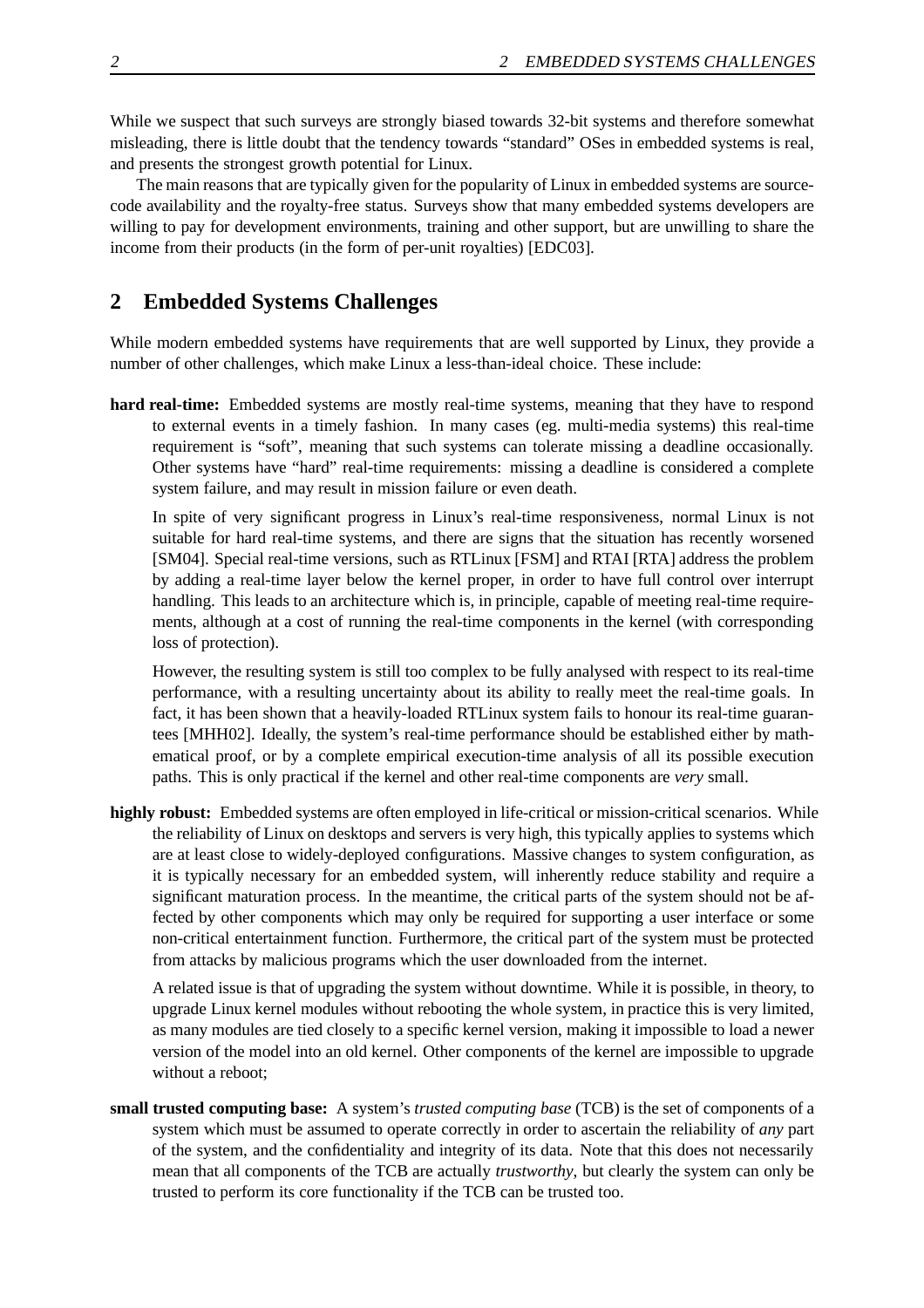As embedded systems often operate in life- or mission-critical situations, they are trusted to a high degree, and one would hope that they are actually trustworthy. In many cases a certification of trustworthiness is required by governments or industry bodies. The methods used to establish such trust either have to be used from the beginning of the system's design and implementation (strict standards for systematic design, implementation and code review) or do not scale beyond systems of a few thousand lines of code (mathematical proof or comprehensive code inspection). They therefore require a minimal TCB size.

As all kernel code executes with system privilege, it is inherently all part of the TCB. The Linux kernel is too big to establish the degree of trust that is required for many embedded applications.

There is one further roadblock for the deployment of Linux in the embedded systems world, **the GPL**. Embedded systems are produced and sold in order to produce income to their developers and producers. In many cases the hardware and its interfaces are the distinguishing properties on which the market success of a device is based. The firmware is often also part of the producer's critical intellectual property, or needs protection as access to its source code would expose the company's trade secrets to a degree that would destroy its business.

It is the nature of embedded systems that such firmware must generally be tightly integrated with the OS. In the case of Linux, this means in most cases that it will become subject to the GPL and thus open source, something that is unacceptable to a company whose business is based on keeping its intellectual property (IP) secret.

Motorola's much-touted "Linux Smartphone" [Mot04] is a case in point. It runs Linux on a generalpurpose processor, which is separate from the chips that implement the basic phone functionality. The Linux system is essentially used to run the user interface. The physical separation protects the core system functionality from a misbehaving Linux side, and also the firmware from the GPL.

### **3 Linux on a Microkernel**

An approach that addresses all the above challenges is to run Linux in user mode on top of a very small and fast microkernel. A microkernel is a minimal kernel which provides no services, only fundamental mechanisms that can be used to implement services via user-mode servers. The microkernel is the only part of such a system that runs in privilege mode.

When running Linux on a microkernel, the Linux kernel becomes an unprivileged (user-mode) server process. This setup is somewhat similar to *User-Mode Linux* (UML) [Dik00]. However, UML needs to be hosted on Linux and only runs on x86. Our aim is a user-mode Linux system that requires a minimal infrastructure (and a minimal TCB), and runs on a wide range of architectures relevant for embedded systems (mostly ARM and MIPS).

In our implementation of this approach, the Linux server is called *Wombat*. The microkernel we use is the L4Ka::Pistachio [L4K] implementation of the L4 microkernel API [L4K01]. L4 has demonstrated performance that is an order of magnitude better than that of earlier microkernels [Lie93,LES+97] (which was poor and has brought the whole microkernel idea into disrepute). L4 is designed to support hard realtime applications.

The resulting system, which can be viewed as a variant of Sarma and McKenny's third approach to real-time computing with Linux [SM04], is shown in Figure 1. This approach has been pioneered by Dresden University of Technology (TUD) by their  $L^4$ Linux system [HHL<sup>+97]</sup>. They experienced a moderate performance degradation compared to native Linux 2.0.x on a Pentium machine. The TUD researchers have also demonstrated an RTLinux-compatible environment for user-mode real-time tasks, and have shown that its performance is not greatly degraded compared to RTLinux [MHH02].

The Iguana layer in Figure 1 provides some basic OS services, such as resource management and protection. This is necessary as L4 only provides generic *mechanisms*, no services. Iguana is discussed further in Section 4.1.

This system architecture addresses the challenges listed in Section 2 as follows: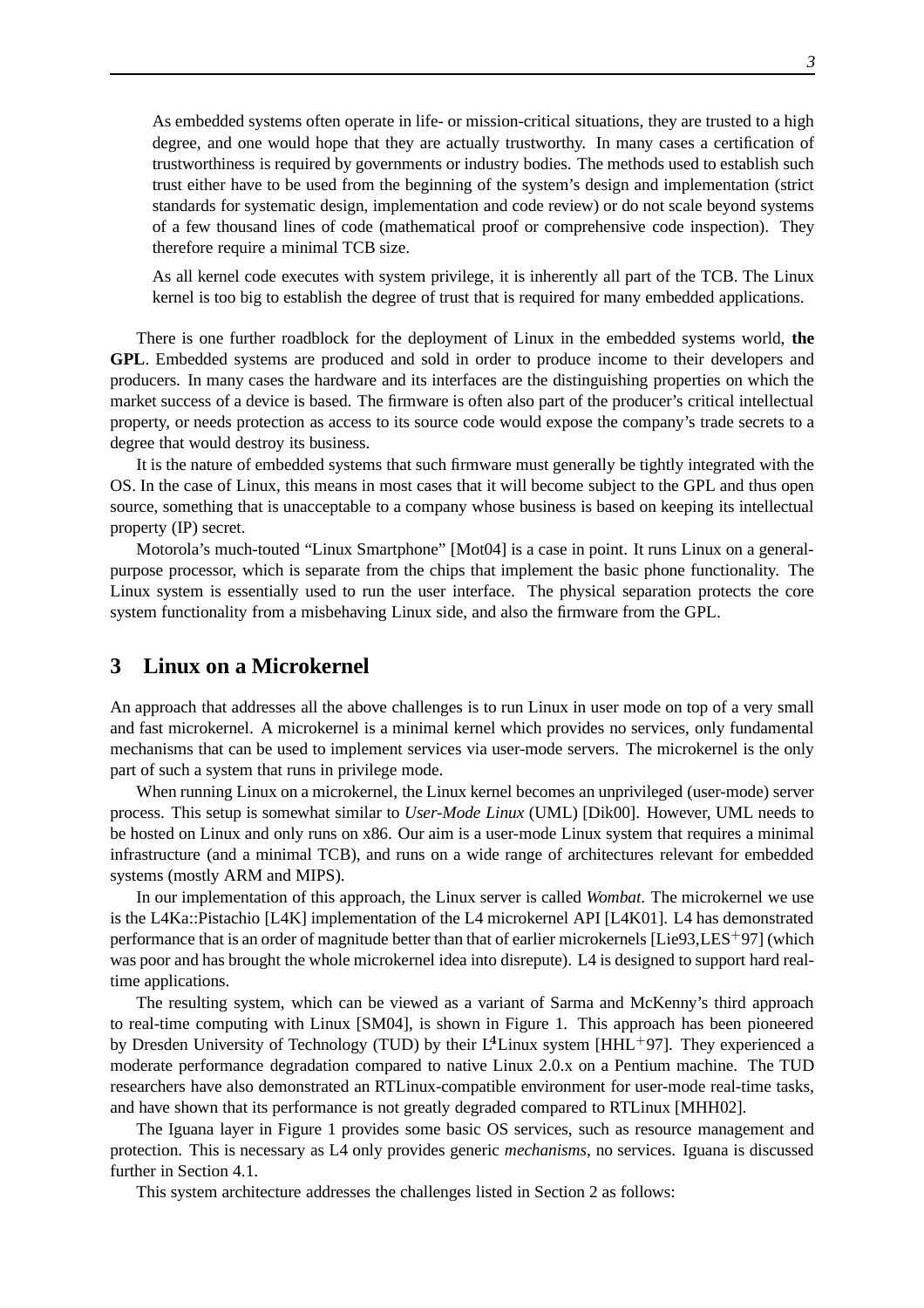

Figure 1: Running a user-mode Linux server (Wombat) and other applications on a microkernel.

- the microkernel is responsible for dealing with interrupts. L4 is designed to satisfy the needs of hard real-time systems, and ensures that real-time applications are immediately activated if a relevant interrupt occurs. The Linux system is not involved in any handling of interrupts destined for real-time tasks;
- the sensitive real-time part of the system is totally isolated from the Linux side by hardware protection (mediated by the microkernel) and by the above-mentioned way of dealing with interrupts. Even if the whole Linux world crashes or is compromised by an attacker, it cannot compromise the real-time side. Similarly, a new version of the Linux server (based on the same or a different version of the Linux kernel) can be loaded by simply restarting it, without requiring any downtime of the sensitive part of the system;
- the size of the TCB is much reduced. Instead of containing, the whole Linux kernel (hundreds of thousands of lines of code at least), it contains the L4 microkernel (about 10,000 loc) and the Iguana resource manager (about 20,000 loc). Obviously, the firmware and other "sensitive apps" are part of the TCB, but that is independent on whether it runs on L4 or on Linux. The edge of the TCB is indicated by a thick line in Figure 1. We will return to the issue of the TCB in Section 7;
- the L4 microkernel, as well as Iguana, are open-sourced under a BSD-style license, allowing it to be used with few restrictions in a commercial environment. As Linux runs as an application on top of L4 (and besides the proprietary firmware), neither L4 nor any other firmware needs to be GPL-ed.

# **4 System Architecture**

Figure 2 provides a more detailed look at the structure of a Wombat system, and the Iguana environment that supports it.

#### **4.1 Iguana**

Iguana provides basic services, such as allocating and sharing memory, a memory protection model and its enforcement, and general resource management.<sup>1</sup> Moreover, Iguana supports an address-space layout that leads to a dramatic reduction of context-switching overheads on processors with virtually-addressed

<sup>&</sup>lt;sup>1</sup>Resource management in Iguana is very rudimentary at this time, but the framework exists for very general and flexible management of time and memory resources.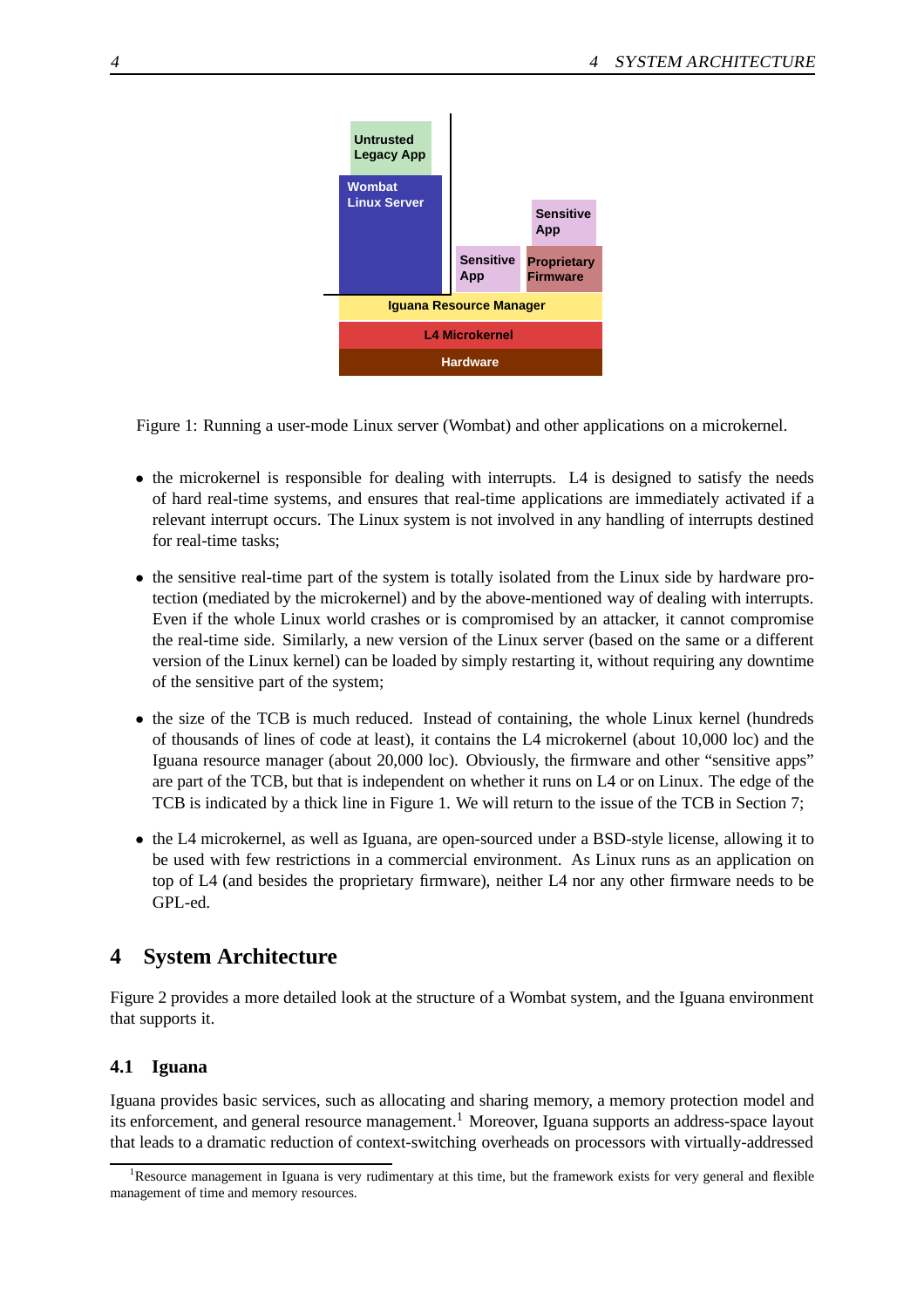caches, such as ARM7 (e.g. StrongARM) and ARM9 (e.g. XScale). ARM cores are among the most popular processors for 32-bit embedded systems, and efficient support for ARM is therefore essential to support widespread use of the system.

The issue with virtually-addressed caches is that data in the cache is only identified by virtual address. The virtual address is tied to a particular addressing context (i.e., the address space of a particular process), and different processes tend to use the same virtual address for different information (e.g. the start of the text segment and the top of the stack is normally the same for all processes in a Linux system, even though the code/data at those addresses are process-specific). Consequently, cache must normally be flushed on a context-switch on such a processor.

Cache flushes can be avoided when switching between processes with non-overlapping address-space layout [WH00, WTUH03].<sup>2</sup> Therefore, Iguana is designed to avoid address-space overlap. It does this by utilising techniques developed for so-called single-address-space operating systems (SASOS), such as Mungi  $[HEV+98]$ . In fact, the Iguana implementation shares the core part of the Mungi code base.

The core idea of a SASOS is that, rather than having all processes execute in their own (independent) address space, have one address space that is shared by all processes. Security is supported in a SASOS by distinguishing between *address translation* (which is tied to the address space) and *memory protection*. Rather than its own address space, a process gets its own *protection domain*, which is a representation of its access rights to memory. Since in a SASOS all data resides in the same address space, all data can be addressed with a pointer; however, addressability does not imply *accessibility*. Data can only be accessed if it is contained in the protection domain of the process attempting the access.

Unlike Mungi, Iguana does not *force* a single address-space view. Processes can be created in the shared address space (but in their own protection domain) or, alternatively, in an address space of their own. This is important, as on a 32-bit processor the available 4GB address space may not be sufficient to accommodate all processes. (However, as embedded systems rarely have more than 4GB of RAM, a shared 4GB *virtual* address space tends to be sufficient.)

The main advantage of running processes in the shared address space is that they processes automatically get the benefits of fast context switching on processors like the ARM. As we have shown earlier [WTUH03], this can make a 50-fold difference in the context-switching costs, and is therefore very important for embedded systems which use protected components in order to improve robustness. Another advantage (independent of the processor architecture) is that sharing of data is simplified: all data in the shared address space can be shared easily (provided that the participating processes have the right to access it) as it's guaranteed to be visible at the same address for each process, so no pointer conversions are required.

The main drawback of running in the shared address space (besides the 4GB limitation) is that this is inconsistent with the traditional address-space layout (fixed addresses for text and stack). This creates problems for some programs which make the assumption of a known address-space layout (although that is definitely bad practice). Furthermore, strict fork() behaviour is impossible to achieve without creating a new address space.  $\mu$ Clinux [Arc] has to deal with the same issues, and has demonstrated that in practice this does not cause insurmountable problems for embedded systems.

#### **4.2 Wombat**

Figure 2 shows how address spaces are used in an L4-based system running Wombat. The light-coloured polygon represents the shared Iguana address space. Boxes inside represent separate protection domains (each corresponding to a process). In reality, some of these protection domains will overlap (processes sharing text or data) but the diagram does not attempt to represent this. The box sitting on its own in the top left-hand corner represents a separate address space.

Wombat (the Linux server) runs in its own protection domain inside the shared address space, thus is able to benefit from fast context switching and simplified sharing this offers. The protection domains

<sup>&</sup>lt;sup>2</sup>The so-called PID-relocation of the StrongARM provides support for removing such overlap [WTUH03], but this is limited to 32 processes and works on a large, 32MB granularity, which leads to significant memory fragmentation.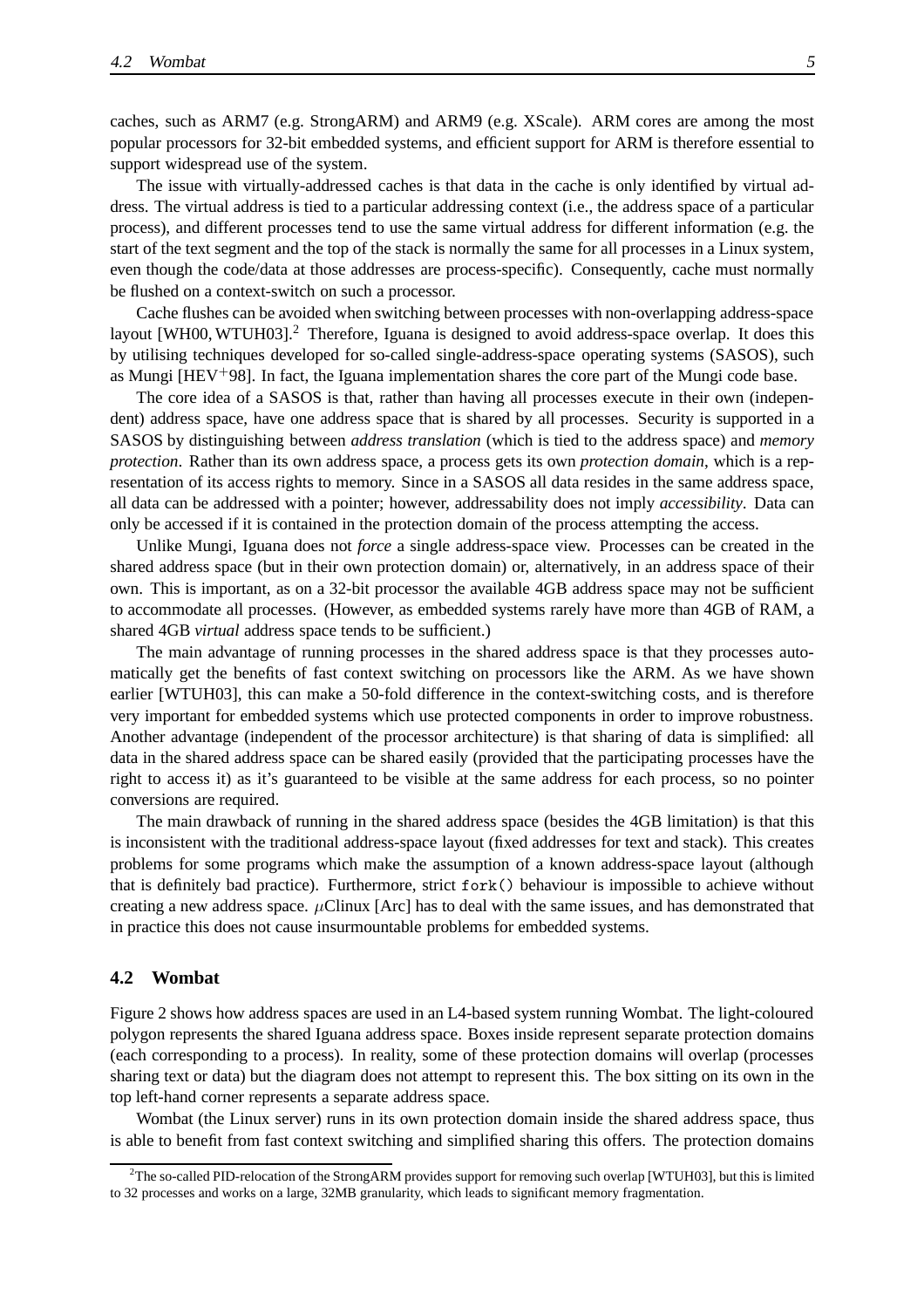

Figure 2: Wombat and Iguana.

jointly labelled *MyOS Servers* are the set of processes that provide the basic OS services, they comprise the Iguana server as well as other (possibly domain-specific) servers. Together with the L4 kernel and device drivers they make up the system's minimal TCB. Device drivers are discussed in more detail below (Sect. 5.4).

The boxes labelled *Iguana User Processes* represent application code that only depends on the system's basic OS services, but are independent of Linux (i.e., they are able to run even if the Linux server is not up, possibly because it is presently being upgraded). This would include the hard real-time components, proprietary firmware, and other "sensitive apps" of Figure 1. The intention is that all such processes execute in the shared address space, but this is not enforced. Programs can execute in their own address space, but they would lose access to most Iguana services, which are only available within the shared address space.

#### **4.3 Linux applications**

Linux applications can be run in one of two ways: either in *native mode* or in *compatibility mode*. Native mode Linux processes run inside the shared address space, which gives applications full access to Iguana services, allows them to communicate freely with other Iguana applications (including easy sharing via shared memory), and on ARM provides fast context switches between them (and any other processes running inside the shared address space, including the Linux server). Native Linux processes therefore can use the combined API of Linux and Iguana, and can even offer services to the rest of the Iguana system, so they could act as MyOS servers.

The main restriction on native mode Linux applications are the one imposed by the single-addressspace model (and are familiar from  $\mu$ Clinux): limited address space size, unusual address-space layout and no support for fork() (although a fork()-exec() sequence is available as in  $\mu$ Clinux, which is sufficient for most applications). While these restrictions are not a problem in most cases, there are some Linux applications which will not run in native mode without significant porting effort.

Compatibility mode is provided to accommodate such applications. As the name implies, full binary Linux compatibility is supported for applications running in this mode. The drawback of compatibility mode is that such applications are much less well integrated into the rest of the system: They can only communicate directly with Wombat (using Linux system calls), not with any other processes executing in the shared address space, and communication with other separate address spaces is only possible via the standard Linux mechanisms (files, pipes, sockets, mmap(), SysV IPC, ...).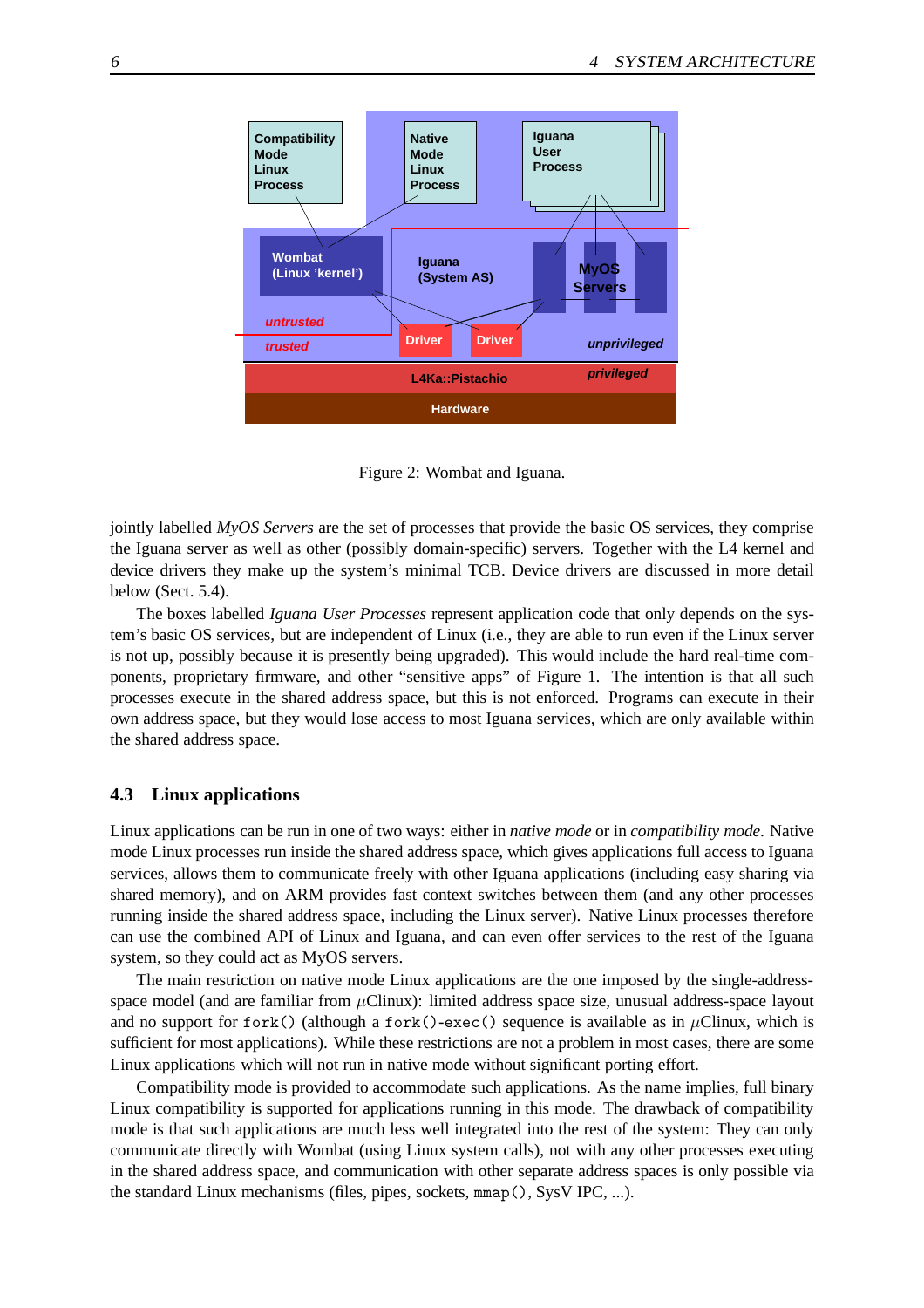### **5 Wombat Implementation**

The current implementation is capable of running small embedded style system images containing, for example, the busybox shell. As of time of writing only compatability mode support is available. Wombat is, however an active project, and we aim to run a full Debian-based system on top of it in the near future.

#### **5.1 Structure**

Wombat is designed for portability, between processor architectures, hardware platforms, and Linux kernel versions. In particular we want to minimise the cost of supporting additional architectures and the maintenance cost resulting from changes in the Linux kernel.

In order to achieve these goals we introduced a new processor architecture, L4, into the Linux source tree, by adding new directories arch/l4/, and include/asm-l4/. In order to keep this as architectureneutral as possible, we resisted the temptation of hacking one of the existing architectures, but instead implemented the l4 architecture from scratch. Any architecture-specific code (of which there is very little) lives in a subdirectory, e.g. arch/l4/sys-arm/ for ARM. The initial development was done mostly concurrently for MIPS and ARM and later ported to x86. Ports to PowerPC and Alpha are in progress (as low-priority background activities).

Only three files in the existing Linux source tree were touched: two one-line bug fixes, plus some additional early debugging output in printk. Hence, the Wombat implementation easily drops into the existing source tree. The implementation was started in late 2003 using the 2.5 series kernel, and has since been ported to the 2.6 series kernels, the most recently supported version is 2.6.5.

#### **5.2 System calls and exceptions**

A Linux process is implemented as a single-threaded L4 process. Like any other process, it can perform L4 system calls, such as L4 message-passing IPC to communicate with other processes in the system. (Note that only native-mode Linux apps are expected to do so, as compatibility-mode apps are built for a native Linux environment and do know nothing about L4. While there is no reason why a compatibilitymode app cannot use L4 system calls, we use L4's security mechanisms to prevent compatibility-mode apps from sending L4 IPC to any process other than Wombat.)

L4 uses different syscall numbers than Linux. Hence, when a Linux app performs a Linux system call, the L4 kernel treats this as an exception, which is mirrored back to Wombat using L4's user-level exception-handling mechanism, a process called *syscall redirection*, or also *trampoline*. To Wombat this looks like a normal IPC message received from the user process. It will process the Linux system call normally (by invoking the standard Linux kernel services) and will return directly to the application process. This is shown in Figure 3.



Figure 3: Linux system call redirection.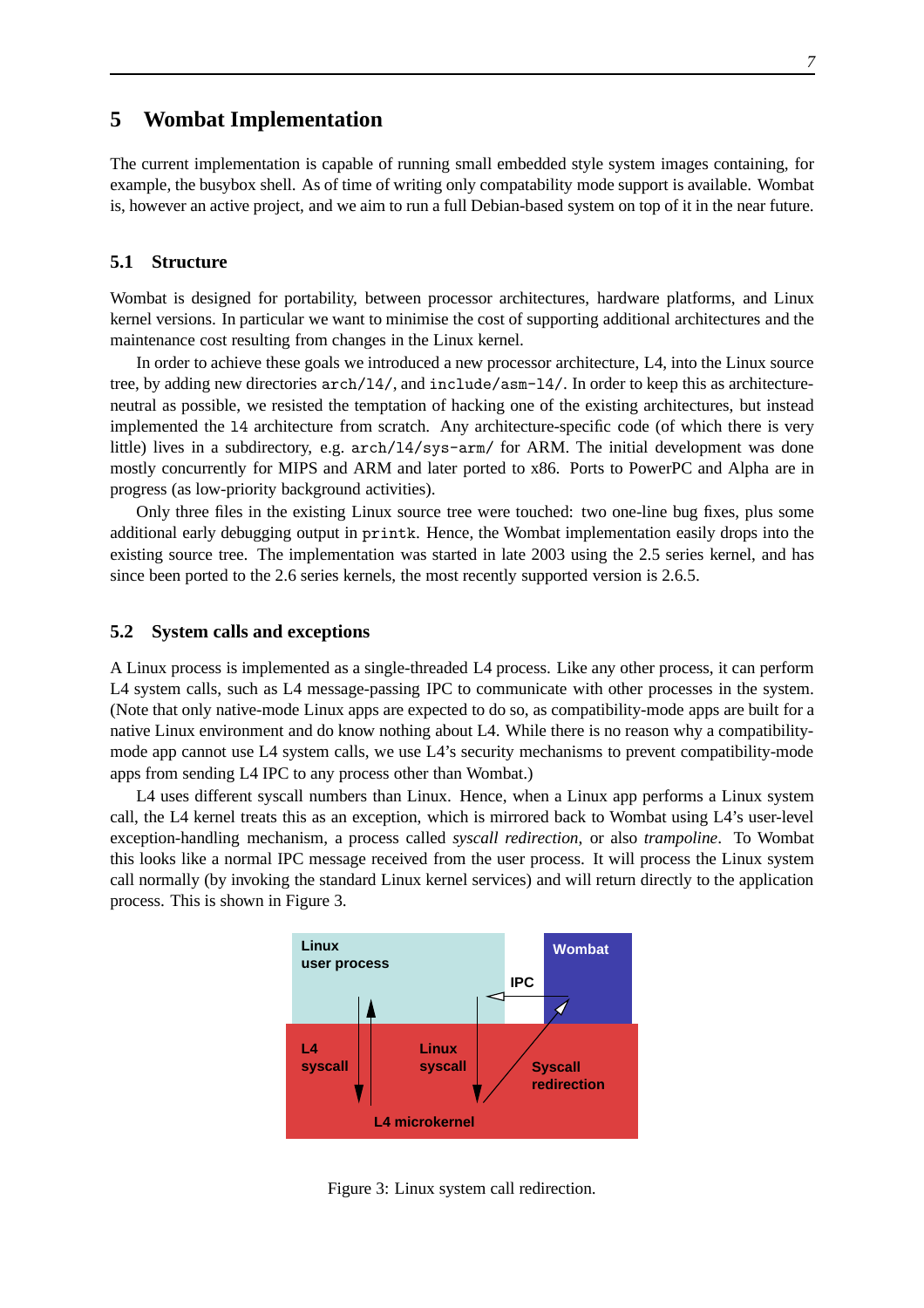On the ARM, rather than using different syscall numbers, we actually use a different mechanism for L4 and Linux system calls. Linux on ARM uses the swi (software interrupt) instruction to trap into the system call handler. L4, in contrast, uses a jump to an invalid address, which leads to a *prefetch abort* exception. This simplifies decoding of system calls in L4, and eases the distinction between L4 and Linux system calls.

Other exceptions are handled similarly, by L4 converting them into IPC messages to Wombat. Invocation of a signal handler is done in an architecture-dependent fashion, emulating the standard Linux way of handling signals.

Page-fault handling is done by expanding the macros that access the page table and TLB by invoking the appropriate L4 mapping operations.

#### **5.3 Scheduling**

The basic idea is that scheduling decisions for Linux processes are done by the normal Linux scheduler. This requires a little bit of work, as L4 has its own scheduler, based on hard priorities (using round-robin within priority levels).

Normal L4 scheduling is used for other Iguana processes, including Wombat itself. The L4 priorities are thus used to schedule the complete Linux part of the system with respect to the other (real-time) processes, but not for scheduling Linux processes with respect to each other. The Iguana real-time processes are normally given higher priority than Wombat, which ensures that runnable real-time processes will always preempt the Linux side of the system. Linux applications will only run if no (higher-priority) real-time process is runnable.

In order to implement proper Linux scheduling for Linux processes, Wombat ensures that only a single Linux user process (per CPU) is runnable at any time. This way the L4 scheduler is forced to schedule Linux apps in a way that is under the control of Wombat. A separate *timer thread* (with an L4 priority higher than all Linux processes) exists inside the Wombat protection domain in order to maintain the Linux time slice. This thread normally waits for a timeout (corresponding to the Linux timer tick). When that timeout occurs, the timer thread is woken, which then calls the Linux scheduler in order to determine the next process to run (according to normal Linux scheduling policy).

In order to run the Linux user process determined by the Linux scheduler, the presently executing one must be preempted and blocked. At present, this is deferred until that process next traps into the kernel (to perform a system call or due to an exception). In the worst case (CPU-bound process), this may not happen until another timer tick (where we force an immediate preemption). In such a case, the the user process runs too long (up to twice its proper time slice). As such, Linux scheduling policy is only approximately observed in the present implementation.

This will be fixed in the near future. The reason it has not been done yet is that there are several ways to achieve the desired result in L4, and we need to implement them all and analyse the cost.

The main advantage of this approach is that the scheduling decision is made by the *unmodified* Linux scheduler, thus avoiding changes to the architecture-independent code of Linux. Furthermore, this approach requires no locks other than what is already in the Linux kernel (and will therefore automatically benefit from all improvements made to locking in Linux).

The Linux idle task calls the architecture-specific cpu idle() function. In Wombat this is implemented as an L4 IPC message to the Wombat "kernel" thread, which simply sleeps until the next timer tick or interrupt. This effectively hands control to the L4 idle thread, unless there is an Iguana thread with a L4 priority lower than that of the Linux processes. Such a thread could be used to put the system into a low-power mode.

#### **5.4 Device drivers**

Each device in the system must be controlled by a single driver, either a Linux driver or an Iguana driver. Iguana drivers run as user-mode processes inside their own Iguana protection domain. Standard Linux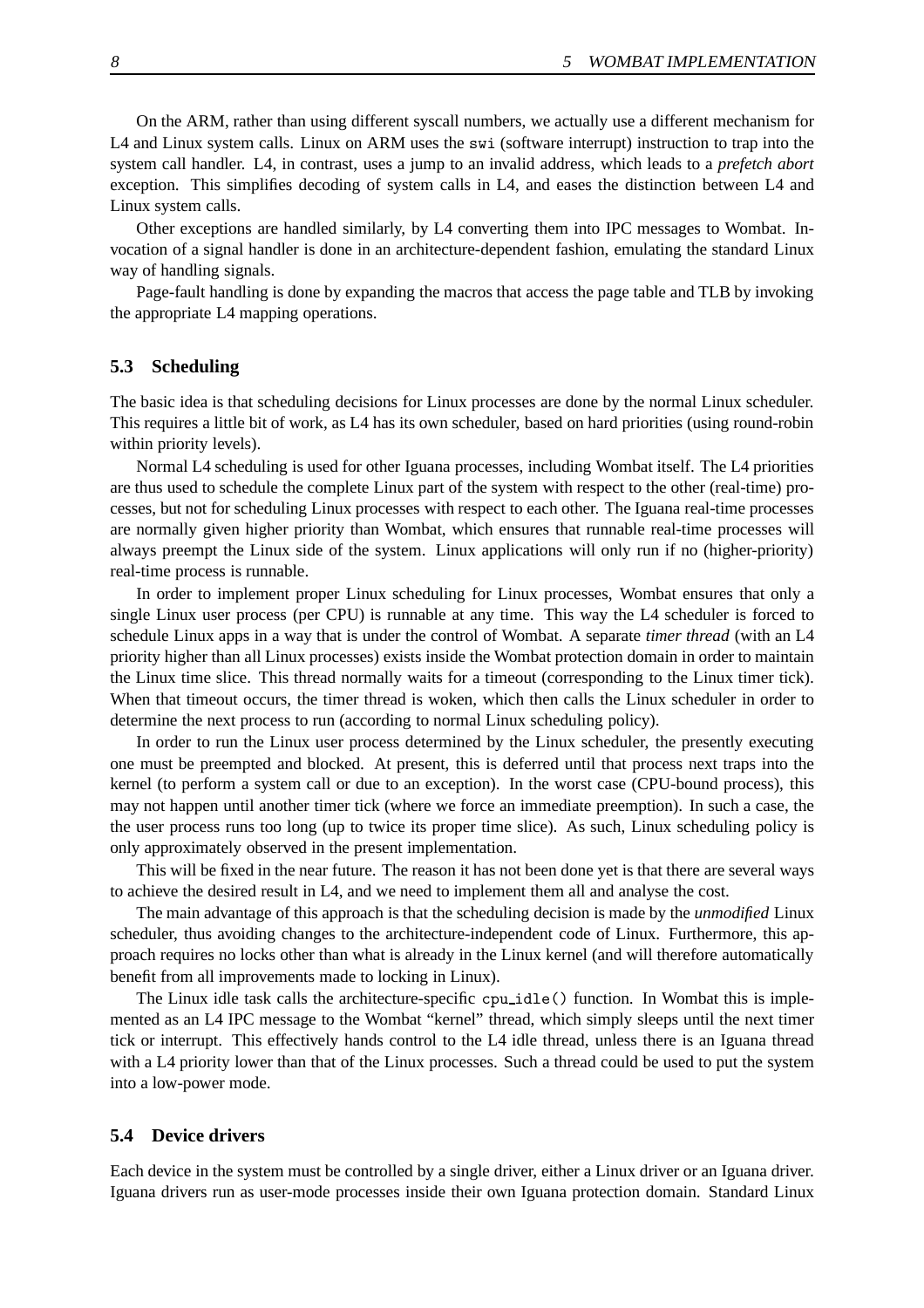| Benchmark Linux Wombat UML |       |      |      |
|----------------------------|-------|------|------|
| syscall                    | 0.392 | 1.38 | 8.99 |
| pipe                       | 5.05  | 8.83 | 66.8 |

Table 1: Latency benchmark performance

drivers can be used in Wombat unmodified. Such a simple setup does not support sharing of device access between the real-time and Linux parts of the system.

Shared device access requires that one side contains the proper driver, and the other side contains a stub (or proxy) driver, which, when invoked, forwards the request to the other driver. In most cases, this means that the proper driver is an Iguana driver, in order to ensure that competing accesses by real-time and non-real-time components are correctly arbitrated. Also, the encapsulation of the Linux side would be undermined if Linux drivers were allowed to perform DMA.



Figure 4: Shared device drivers in a Wombat system.

Figure 4 shows such a setup. An Iguana process can directly invoke the driver. A Linux app invokes it via a Linux system call, in response to which Wombat invokes a (statically or dynamically loaded) stub driver, which in turn invokes the proper driver using L4 IPC.

Iguana's device driver model supports user-mode drivers with performance close to that of in-kernel drivers. The drivers themselves are portable not only across architectures and platforms (as long as they support the same devices) but also between Iguana and Linux — the user-mode driver work presented by Chubb at OLS'04 [Chu04] uses Iguana drivers. Presently we have drivers for several PCI chipsets, Ethernet (10/100/1000Mb/s), IDE disk, serial, LCD screen, and a number of proprietary devices.

# **6 Performance**

We compared the performance of Linux, Wombat and User Mode Linux (UML), on a set of microbenchmarks from the lmbench [MS96] suite. The main impact of running Linux as a server will be an increase in the cost of system calls. The first benchmark used is the "null" system-call latency, which shows the overhead on individual system calls, and represents a worst-case example, as it measures solely the cost of communicating with Linux. The second benchmark, pipe latency, shows the extra cost incurred when communicating between different processes. Finally we examine the extra overhead incurred when switching between running processes.

Measurements were performed on a 2.8GHz Pentium 4 machine. The Wombat server was based on the 2.6.5 kernel. The Linux results were based on 2.6.8.1. The UML results were from 2.6.9-rc3 kernel, with skas enabled.

Table 1 shows the system call and pipe latency on each of the three systems. All figures are in microseconds and represent the average of 100 repetitions.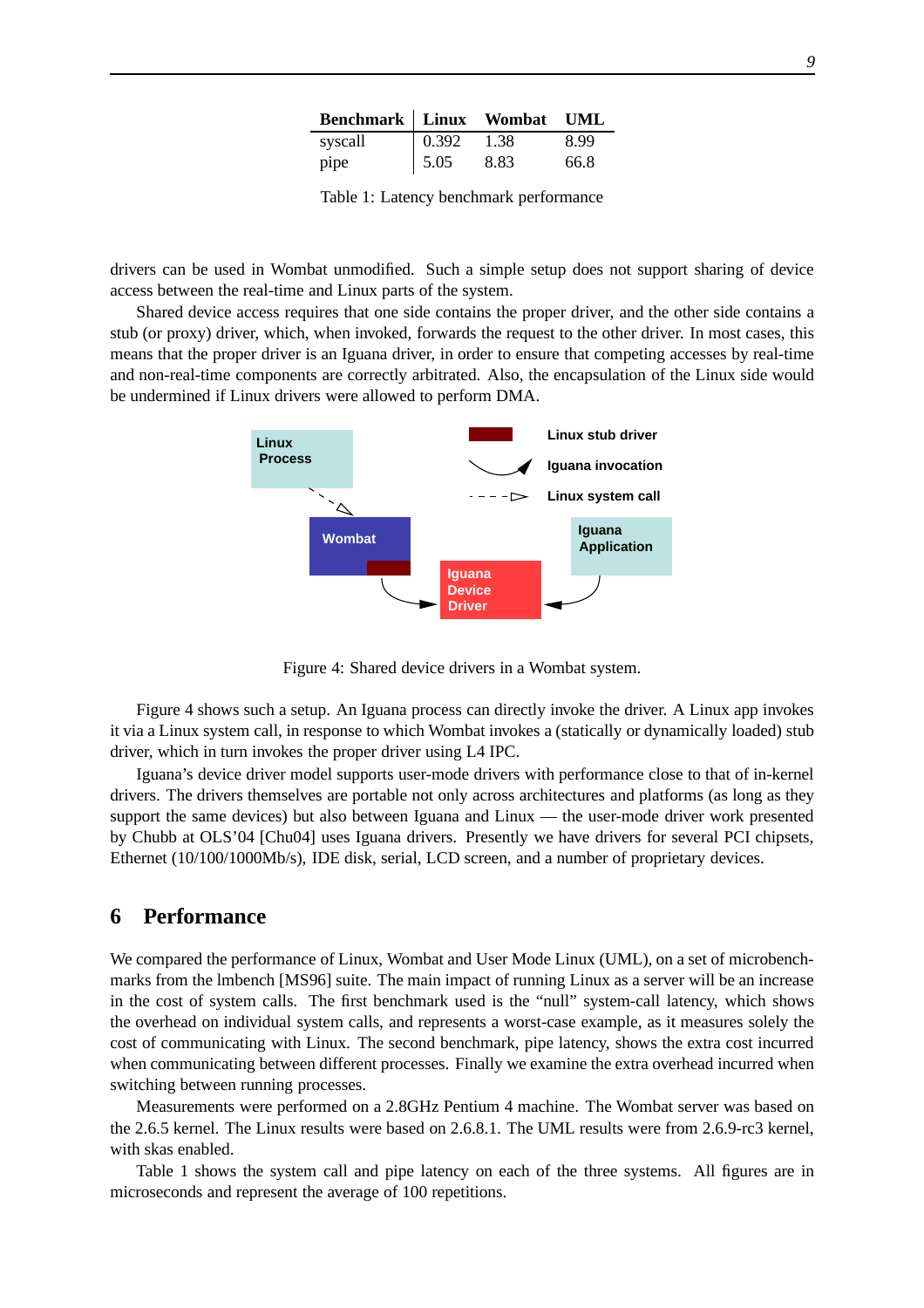

Figure 5: Context switch overhead in each system

As the table shows, the worst-case slowdown represented by the null system call is a factor of 3.5 for Wombat, compared to 23 for UML. Similarly, the pipe test under Wombat is a factor of 1.75 slower than for native Linux, while for UML the penalty is more than a factor of 13.

Figure 5 shows the context switch time, (in microseconds), for each of the three systems. The number of active processes was varied from 2 to 96. Each system was measured with a 0 and 16 kilobyte cache footprint.

This benchmark shows a similar picture to the others: performance of the Wombat system is close to that of native Linux, while UML performs dramatically worse. In fact, context switching in the Wombat system is faster than in native Linux (this warrants further research). UML exhibits a large overhead of around 8µs per context switch, almost independent of the number of processes or the cache size. This is consistent with the overhead of the null system call.

The relative performance of Wombat compared to the native kernel is comparable or better than that seen in  $L^4$ Linux system [HHL<sup>+97]</sup>. Taking a portable approach to Linux on L4 has not led to a significant performance degradation.

### **7 Conclusions**

We believe that running Linux as a user-mode server on the L4 microkernel is a promising way of providing a Linux API (and all the benefits of a Linux system) on embedded systems, while keeping the trusted computing base small. This view is supported by the fact that a number of companies are already using Wombat and are considering deployment in actual products.<sup>3</sup>

The specific strengths of Wombat, compared to similar approaches, are:

• portable across architectures. It presently runs on three, with more in the pipeline. Treating L4 as a new architecture means that it is easy to port Wombat to an architecture where Linux is not yet running, as long as there is a working L4 port. For example, Wombat based on the 2.6 kernel runs on ARM, while native Linux 2.6 doesn't yet;

 $3$ Unfortunately we cannot be more specific at this time, but hope that we can talk about some of the work by the time of the conference.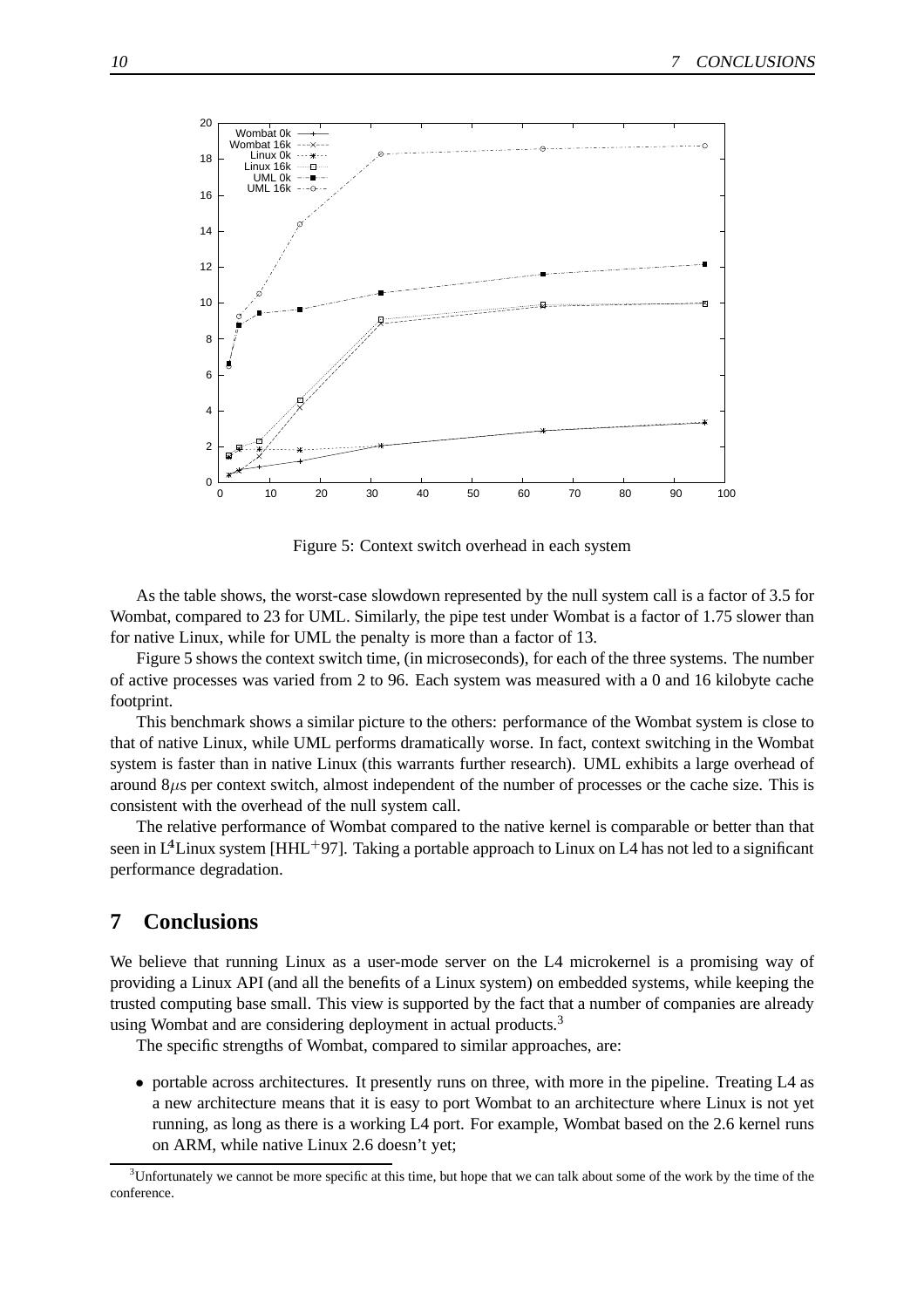- its dependency on Linux kernel internals is low, making it relatively easy to keep it in sync with the Linux distribution. For a number of months we have been tracking the Linux 2.6 head revision without major effort;
- as Wombat runs in the Iguana environment, it automatically benefits from the fast-address-spaceswitching (FASS) support built into L4 [WTUH03]. This is without requiring FASS support in Linux (see FASS paper submitted by Peter Chubb);
- Wombat uses the Iguana driver framework, which allows it to make use of drivers that can run (unmodified) in Iguana as well as native Linux.

There is work underway at NICTA which has the potential to dramatically increase the attraction of the Wombat approach: a formal verification of the correctness of the microkernel [NIC]. This would make a critical part of the trusted computing base provably *trustworthy*, and can be followed up by verification of other components of the TCB. Formal verification is, for the foreseeable future, only possible for moderately-complex systems, the microkernel (consisting of about 10,000 loc) is at the limit of this, the Linux kernel is way beyond.

# **8 Availability**

Wombat has been running in our lab since late February 2004, and presently runs on x86, ARM and MIPS. It is scheduled for public release in late October 2004. While Wombat itself (i.e., the contents of the arch/l4/ directory) is naturally under the GPL, the Iguana system will be released under a BSDstyle license.

### **References**

- [Arc] Arcturus Networks Inc.  $\mu$ Clinux. http://www.uclinux.com.
- [Chu04] Peter Chubb. Get more device drivers out of the kernel! volume 1, pages 149–161, 2004.
- [Dik00] Jeff Dike. A user-mode port of the linux kernel. In *Proceedings of the 4th Annual Linux Showcase and Conference*, Atlanta, Georgia, USW, October 2000.
- [EDC03] Embedded systems software development survey. Research report, Evans Data Corporation, Santa Cruz, CA, USA, Fall 2003.
- [FSM] FSMLabs. RTLinux. http://www.fsmlabs.com/products/openrtlinux/.
- [HEV+98] Gernot Heiser, Kevin Elphinstone, Jerry Vochteloo, Stephen Russell, and Jochen Liedtke. The Mungi single-address-space operating system. *Software: Practice and Experience*, 28(9):901–928, July 1998.
- $[HHL+97]$  Hermann Härtig, Michael Hohmuth, Jochen Liedtke, Sebastian Schönberg, and Jean Wolter. The performance of µ-kernel-based systems. In *Proceedings of the 16th ACM Symposium on OS Principles (SOSP)*, pages 66–77, St. Malo, France, October 1997.
- [L4K] L4Ka Team. L4Ka::Pistachio microkernel. http://l4ka.org/projects/pistachio/.
- [L4K01] L4Ka Team. *L4* e*X*perimental *Kernel Reference Manual*. University of Karlsruhe, version 4-x.2 edition, October 2001. http://l4ka.org/projects/version4/l4-x2.pdf.
- [LES<sup>+</sup>97] Jochen Liedtke, Kevin Elphinstone, Sebastian Sch¨onberg, Herrman H¨artig, Gernot Heiser, Nayeem Islam, and Trent Jaeger. Achieved IPC performance (still the foundation for extensibility). In *Proceedings of the 6th Workshop on Hot Topics in Operating Systems (HotOS)*, pages 28–31, Cape Cod, MA, USA, May 1997.
- [Lie93] Jochen Liedtke. Improving IPC by kernel design. In *Proceedings of the 14th ACM Symposium on OS Principles (SOSP)*, pages 175–88, Asheville, NC, USA, December 1993.